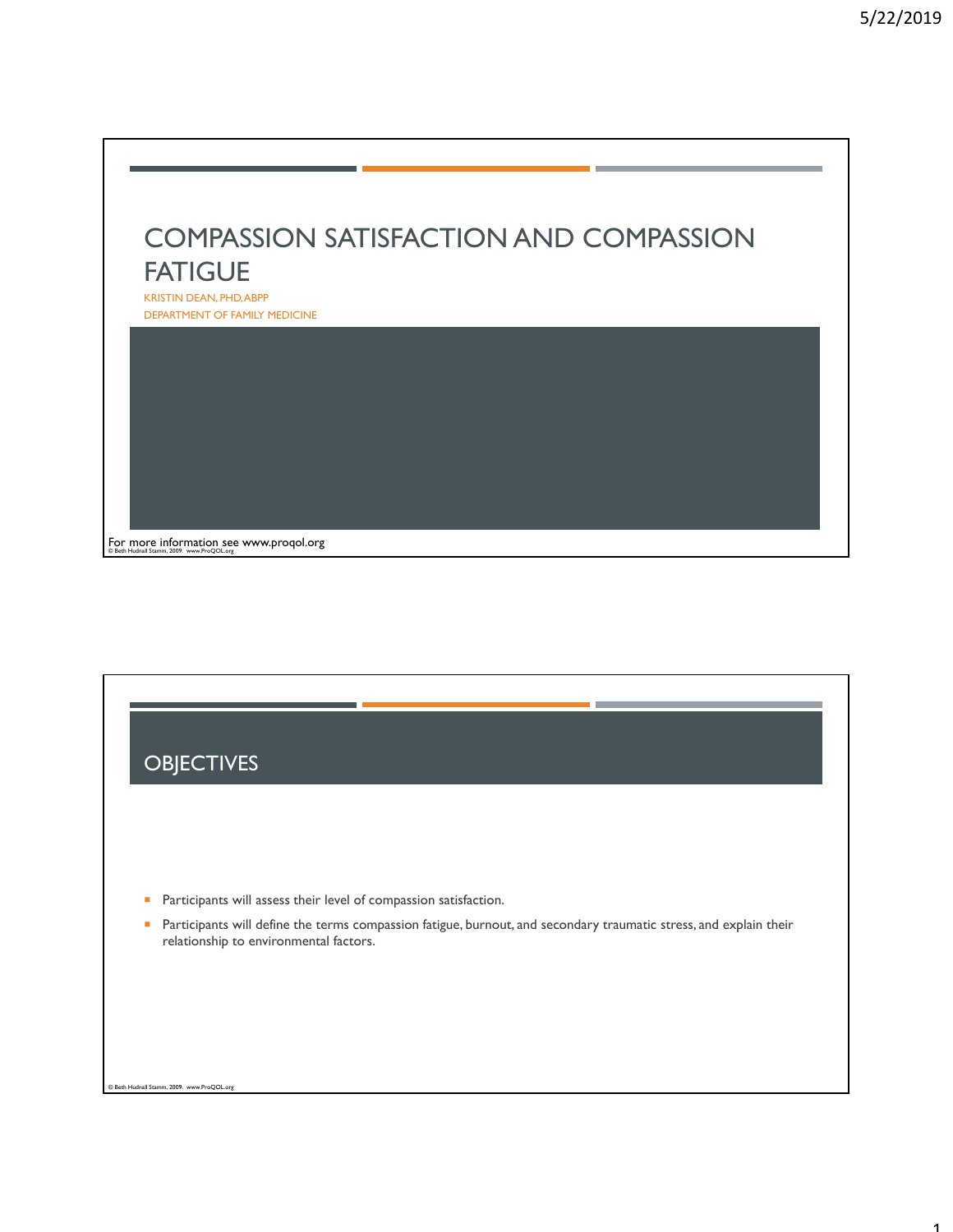990

### VOCABULARY

- **Compassion Satisfaction** Positive aspects of working as a helper
- **Compassion Fatigue** Negative aspects of working as a helper
- **Burnout**
- Inefficacy and feeling overwhelmed
- **Work-related traumatic stress** 
	- **Primary traumatic stress direct target of event**
	- **Secondary traumatic exposure to event due to a relationship with the primary person**

© Beth Hudnall Stamm, 2009. www.ProQOL.org

## PROFESSIONAL QUALITY OF LIFE

### Compassion Satisfaction

- **The positive aspects** of helping
- "The good stuff"

### Compassion Fatigue

- **The negative aspects of helping**
- "The bad stuff'

traumatic <sub>caregivers</sub> incident

п

Compassion

ices working symptoms  $\frac{1}{2}$  and  $\frac{1}{2}$ 

Fatigue the

people

**Beth Hudnall Stamm, 2009. www.ProQOL.**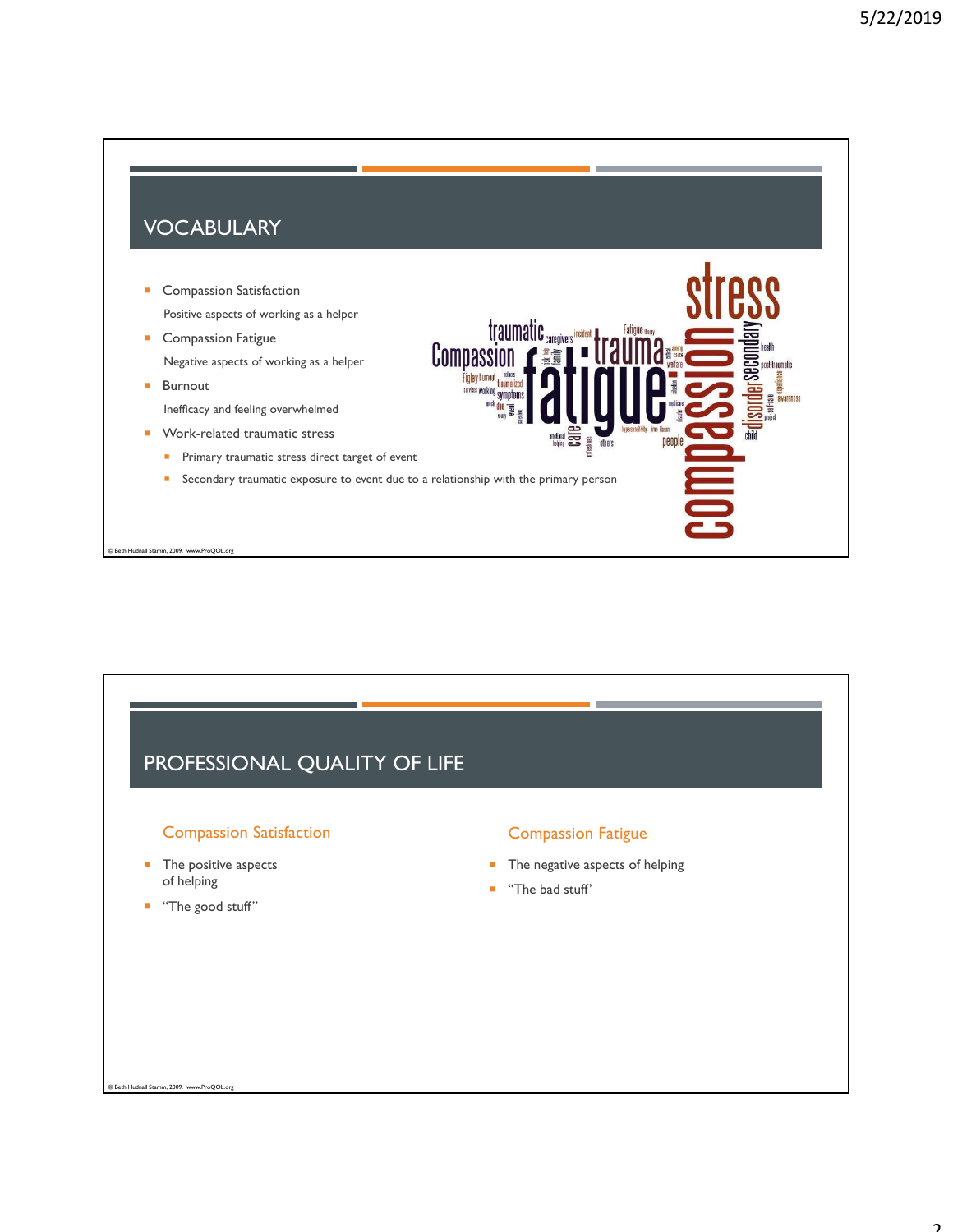

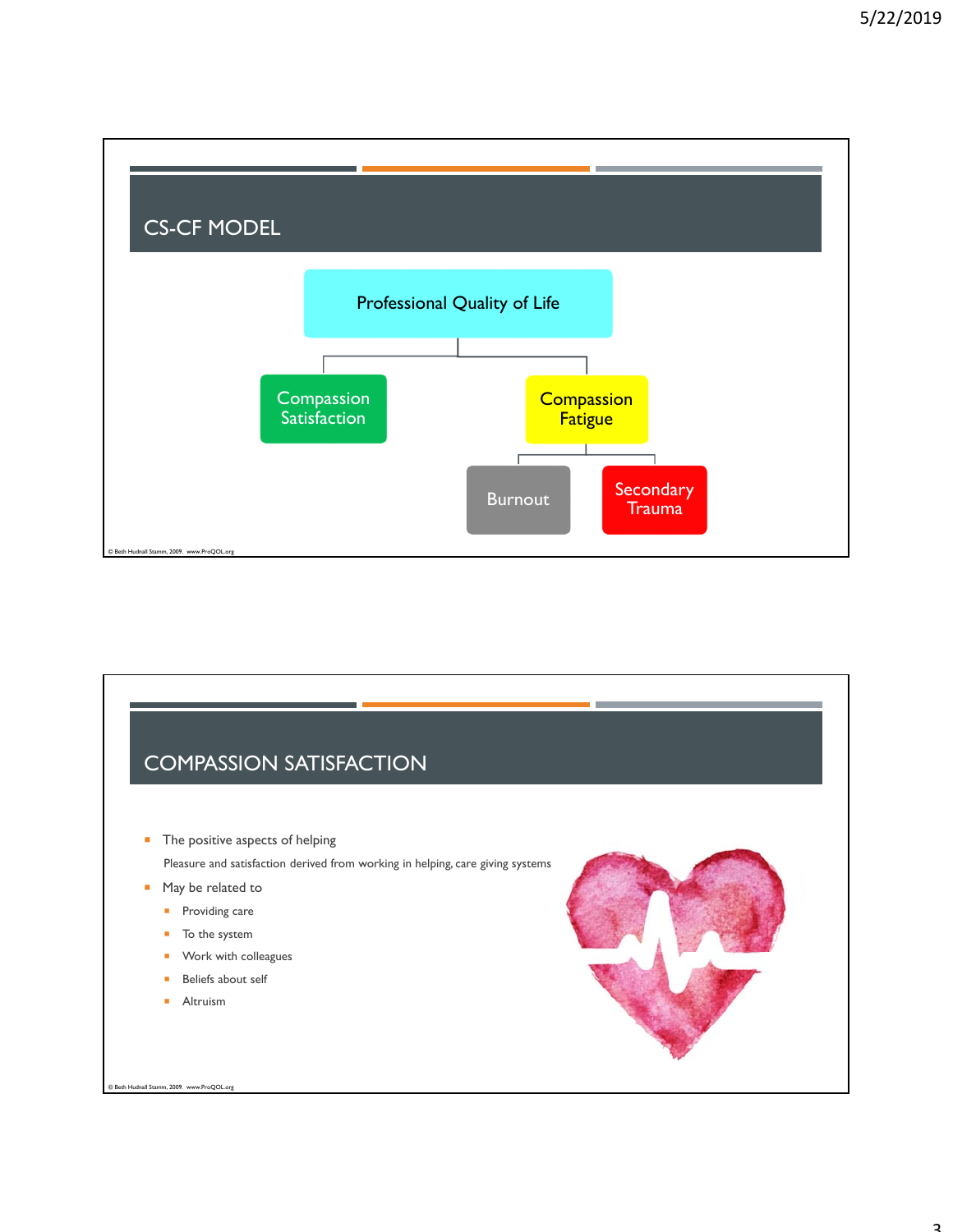### COMPASSION FATIGUE

- The negative aspects of helping
- **May be related to** 
	- **Providing care**
	- To the system
	- **Work with colleagues**
	- **Beliefs about self**
- **Burnout**

© Beth Hudnall Stamm, 2009. www.ProQOL.org

**Work-related trauma** 



111111

# BURNOUT AND STS: CO-TRAVELERS

- **Burnout** 
	- **Nork-related hopelessness and feelings of inefficacy**
	- **Emotional exhaustion, depersonalization, and a feeling of low personal accomplishment**
- STS

Work-related secondary exposure to extremely or traumatically stressful events

- **Both share negative affect** 
	- **Burnout is about being worn out**
	- STS is about being anxious or afraid

© Beth Hudnall Stamm, 2009. *Professional Quality of Life Scale (ProQOL).*<br>www.proqol.org. This test may be freely copied as long as (a) author is credited,<br>(b) no changes are made without author authorization, and (c) it

© Beth Hudnall Stamm, 2009. www.ProQOL.org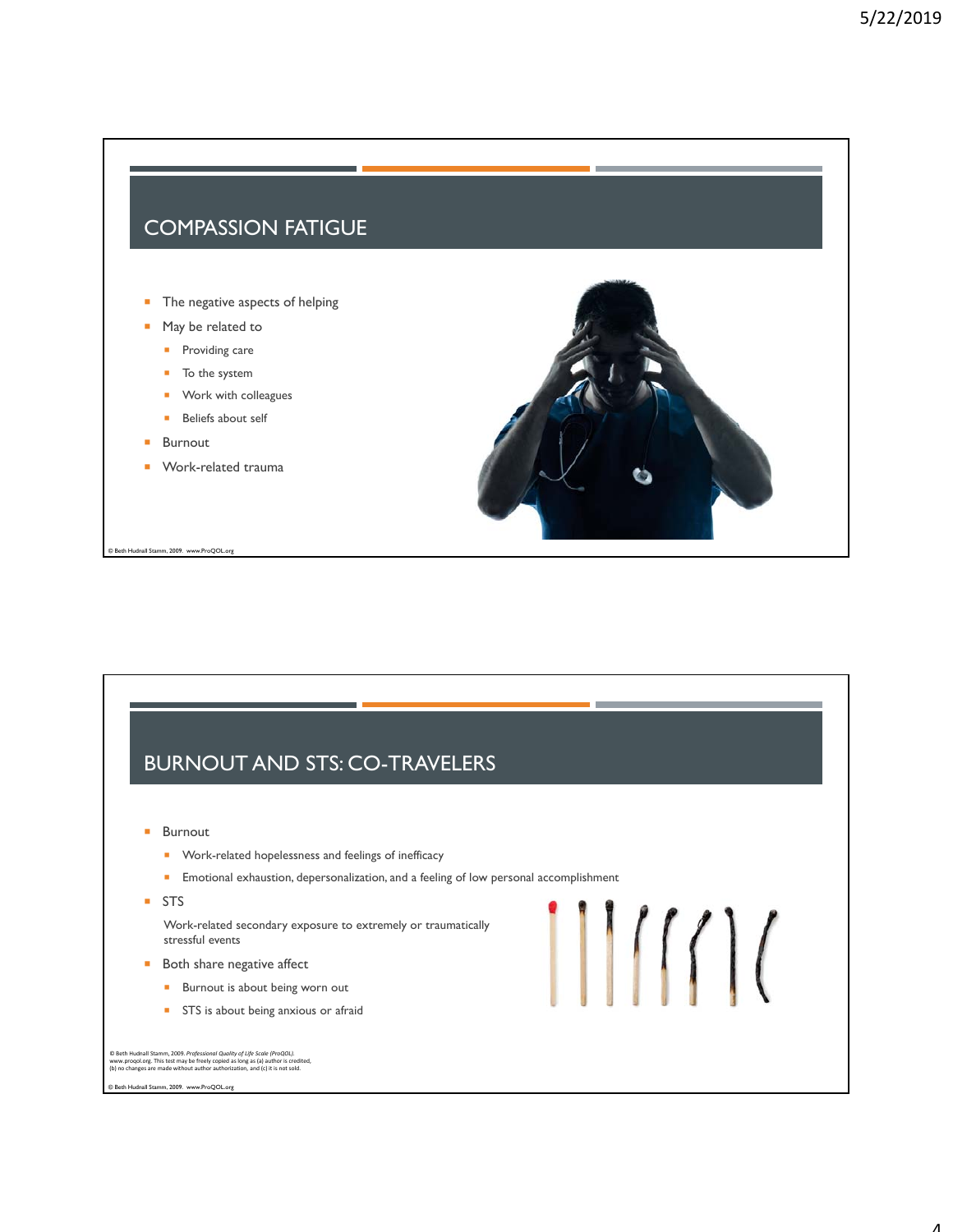### RESEARCH ON BURNOUT PREVALENCE AMONG PHYSICIANS

#### **2018 JAMA systematic review**

- **182** studies published between 1991 and 2018
- **109,628 individuals in 45 countries**
- **Findings:** 
	- **Prevalence rates ranged from 0% to 80.5%**
	- **Associations to sex, age, geography, time, specialty, and depressive symptoms could not be reliably determined**
- Why?
	- **142** unique definitions for meeting overall burnout or burnout subscale criteria
	- No standardized assessment method 85% used some version of the Maslach Burnout Inventory (MBI)
	-
	- Variable study quality N ranged from 4 to 7830

Rotenstein et al., 2018

### RELATIONSHIPS ARE COMPLEX

- **Multiple spheres** 
	- **Work environment**
	- **"** "People being helped" environment
	- **Personal environment**
- **Positive (CS) & negative (CF)**
- **Altruism CS can override CF**
- **Compassion Fatigue two parts** 
	- **Worn out (BO) common**
	- **Fightened, traumatized (STS) rarer but powerful**

© Beth Hudnall Stamm, 2009. www.ProQOL.org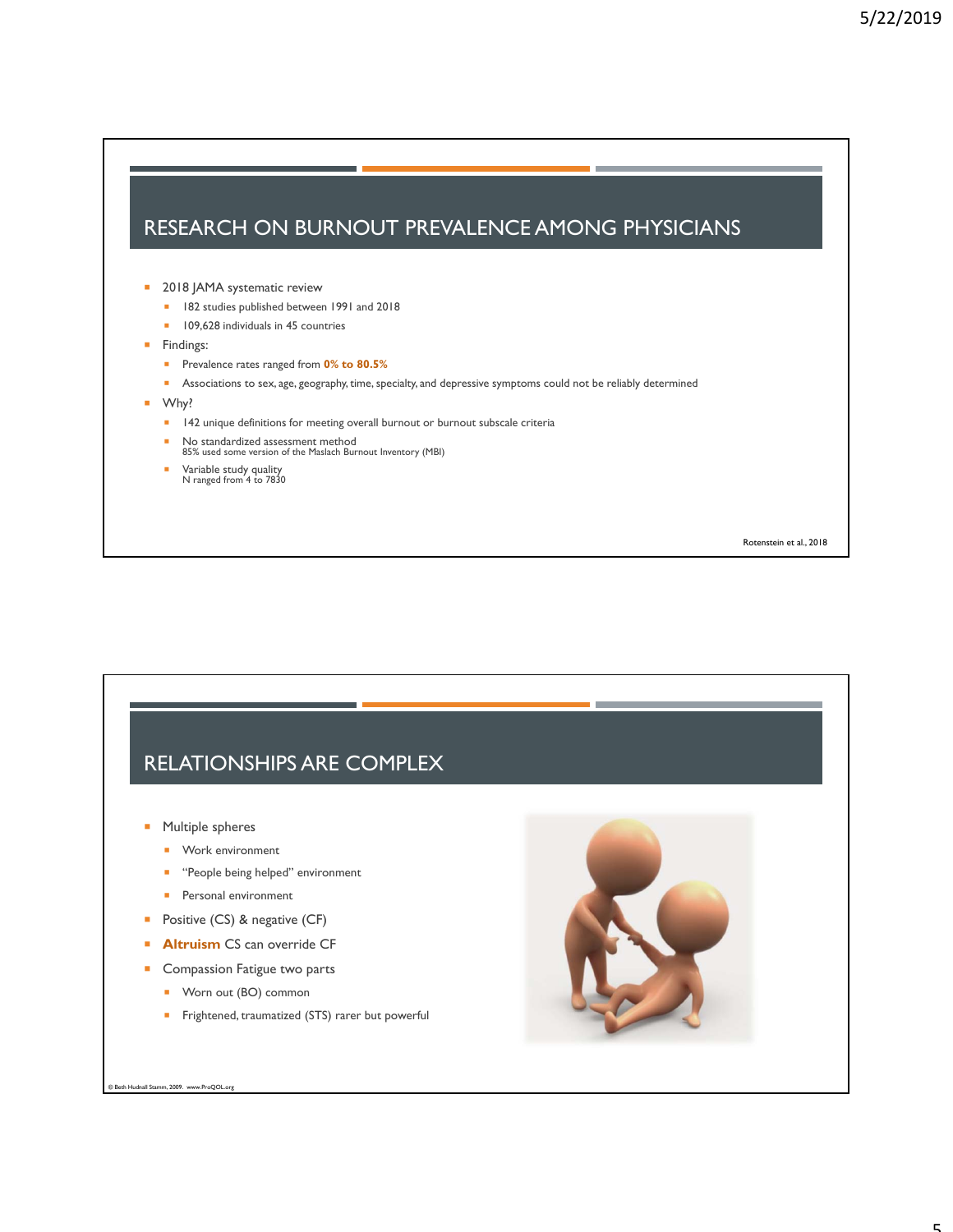



 $\epsilon$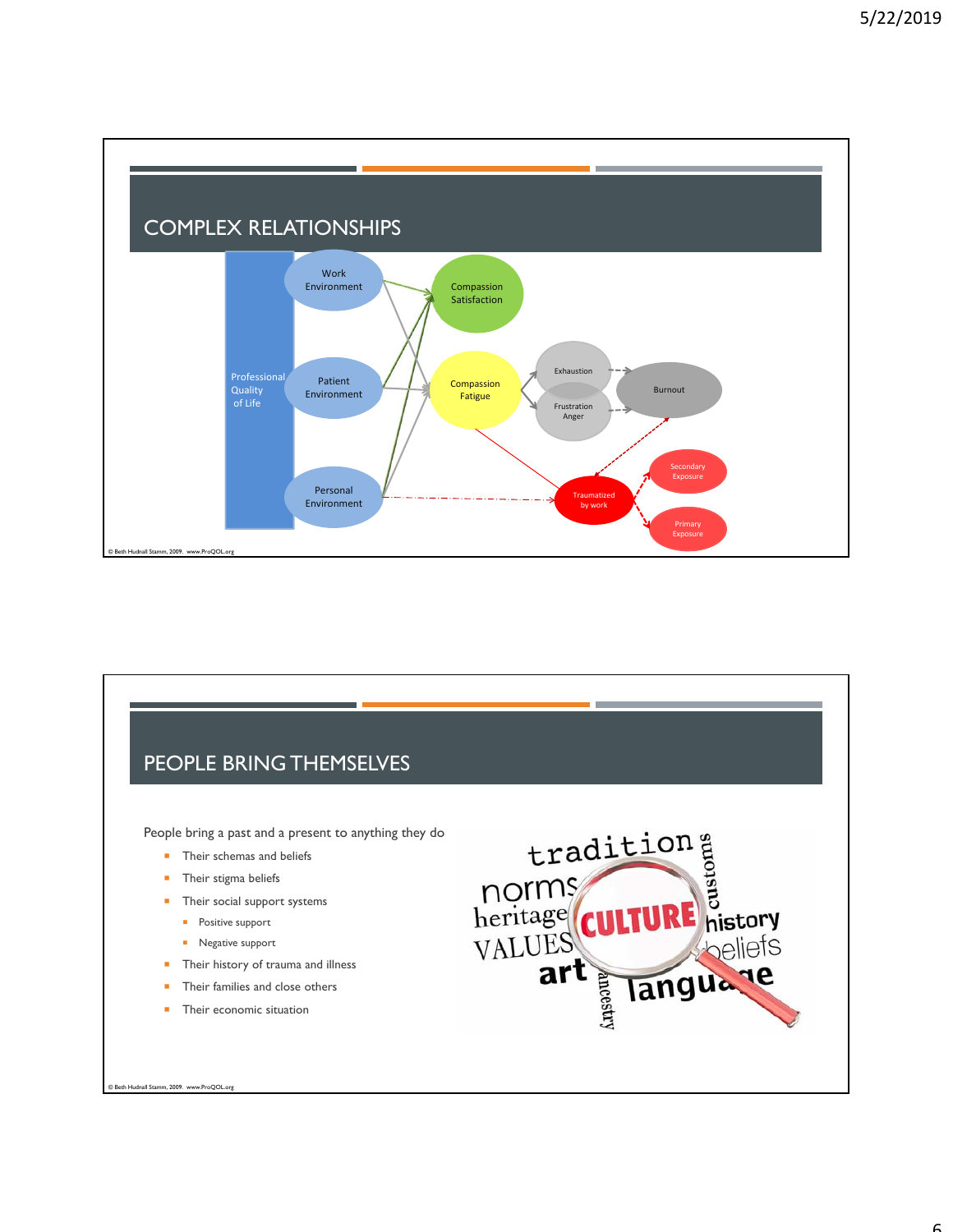